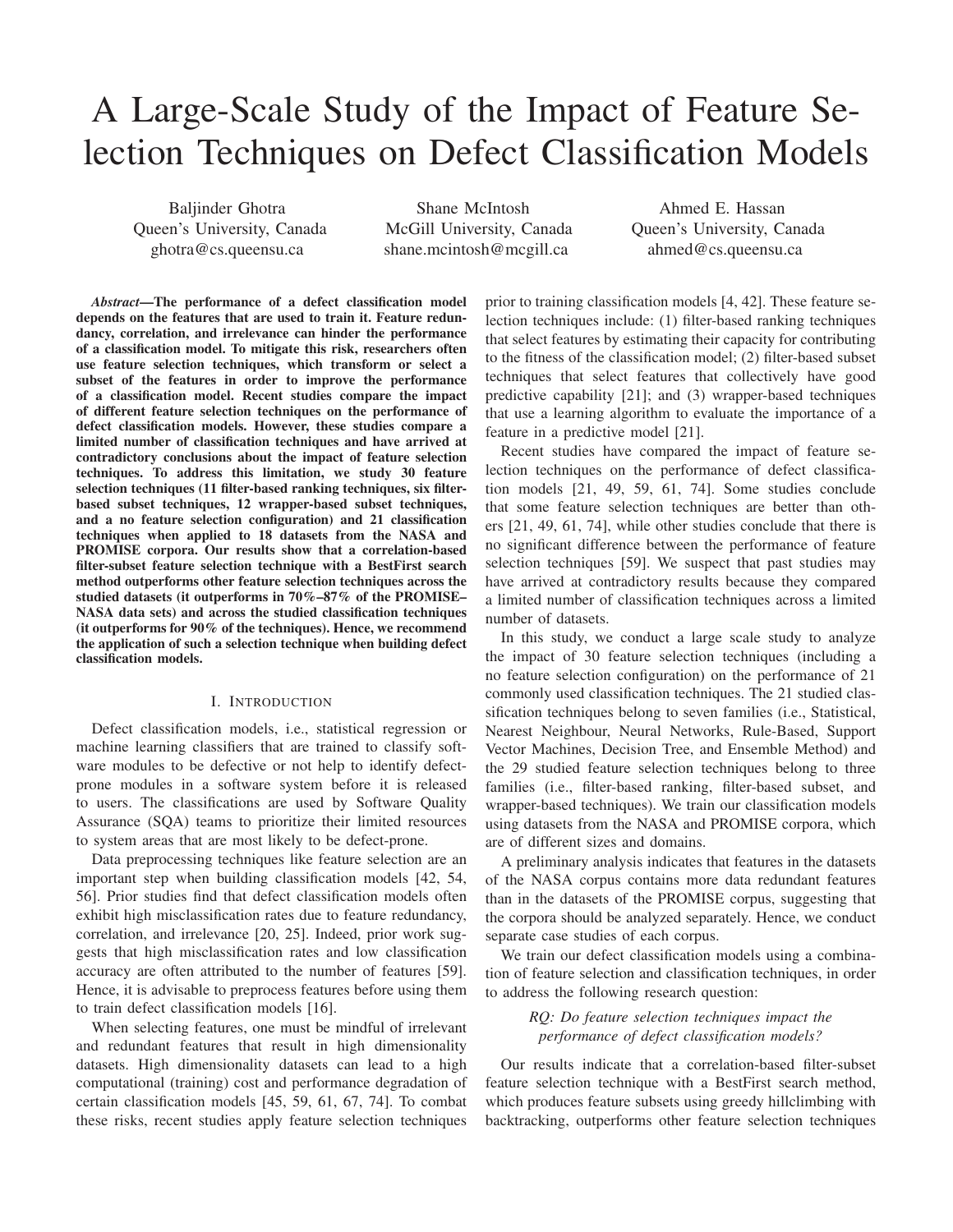ending up in the top statistical rank for

- 87% of the studied NASA datasets and 90% of the studied classification techniques.
- 70% of the studied PROMISE datasets and all of the 21 studied classification techniques.

Implications: Hence, we recommend that future defect classification studies apply a correlation-based filter-subset feature selection technique with a BestFirst search method when building classification models.

Paper Organization: The rest of the paper is organized as follows. Section II describes the studied feature selection techniques. Section III discusses the design of our case study. Section IV discusses a preliminary comparison of the NASA & PROMISE corpora. Section V discusses the results of our case study. Section VI discloses the threats to the validity of our study. Section VII surveys related work. Finally, Section VIII draw conclusions.

#### II. FEATURE SELECTION TECHNIQUES

This section gives a brief of overview of the studied feature selection techniques (*see* Table I). To enable comparison, we select feature selection techniques that have been used in recent studies [21, 49, 59, 61, 74].

# *A. Filter-Based Feature Ranking Techniques*

Filter-based feature ranking-based techniques order features according to importance scores. In our study, we use the Ranker search method with the following importance scores: Statistics-Based Scores: When using *ChiSquared* [43], feature importance is evaluated by measuring the chi-squared statistics with respect to the class label (i.e., buggy or non-buggy) [55].

*Correlation* [25] estimates importance using the Pearson Correlation coefficient between the class label and features.

*Clustering Variation* [17] evaluates the importance of features by measuring their variation coefficients. High variation coefficients for a feature indicate that its values vary across a wide range, which helps in building a more effective classification model [18].

Probability-Based Scores: *Probabilistic Significance* [2] is a conditional probability-based technique where a significance score is assigned to each feature according to its ability to discriminate between different class labels. A high two-way association score between a feature and a class label indicates more a significant feature.

*InfoGain* [11] is an entropy-based technique. Information gain measures the reduction in uncertainty of a class label after observing a feature. InfoGain is notably biased toward features with more values [74].

*GainRatio* [58] penalizes multivalued features to mitigate the bias of InfoGain [74].

*Symmetrical Uncertainty* [75] evaluates the value of a set of features by measuring their symmetrical uncertainty with respect to another set of features.

Instance-Based Techniques: *ReliefF* [35] is an instance-based ranking technique. An instance from the dataset is randomly sampled and its nearest neighbour is located from the same

or the opposite class. The relevance score of each feature is updated by comparing the values of the nearest neighbours features to the sampled instance. This process is repeated for a specified number of instances [27].

*ReliefFW* is a parameter tuning of *ReliefF*. The parameter 'WeightByDistance' (i.e., weigh the nearest neighbours by their distance) is set to *true* in WEKA.

Classifier-based Techniques: *One Rule* [29] generates a onelevel decision rule for each individual feature and features are ranked according to their classification error rate.

*SVM* [26] uses a Support Vector Machine to estimate feature importance. SVM assigns a weight to each feature and uses the square of the assigned weight to rank the features [5].

#### *B. Filter-Based Feature Subset Techniques*

Subset-based techniques evaluate the importance of each feature and select a subset of relevant features. A brief description of the subset-based techniques follows:

Correlation-based Feature Subset Selection Technique: Correlation [28] subset-based techniques result in subsets of features instead of evaluating individual features. The best subset consists of features with low inter-correlation to each other, but high correlation with the class label.

Consistency-based Feature Subset Selection Technique: Consistency subset-based technique use consistency as an indicator to measure the importance of a feature subset. This technique results in a minimal feature subset whose consistency is equal to that of all the features [13]. We use three different search methods with Correlation and Consistency subset-based techniques:

- 1) The *BestFirst* search method finds the feature subsets using greedy hillclimbing with backtracking. The method may (a) start with an empty set of features and search forward, (b) start with the full set of features and search backward, or (c) start at any point and search in both directions by considering all possible single attribute additions and deletions at a given point. We use the forward BestFirst search method.
- 2) *Genetic Search* [24] finds a subset of features using a genetic algorithm.
- 3) *Rank Search* [27] uses a feature-subset evaluator to rank all features using a selection search method (e.g., forward selection). Then, subsets of increasing size are evaluated from the ranked list of features i.e., the best attribute, the best attribute plus the next best attribute, and so on. The best attribute set is reported.

#### *C. Wrapper-Based Feature Subset Techniques*

Wrapper-based feature subset techniques use predetermined classification techniques and evaluation measures to evaluate the importance of a feature subset. Cross validation is used to estimate the accuracy of the predetermined classification technique for a set of features.

In this study, we employ four classification techniques and three evaluation measures to construct 12 different wrapperbased subset techniques. Naïve Bayes (NB), Logistic Regression (Log), Repeated Incremental Pruning to Produce Error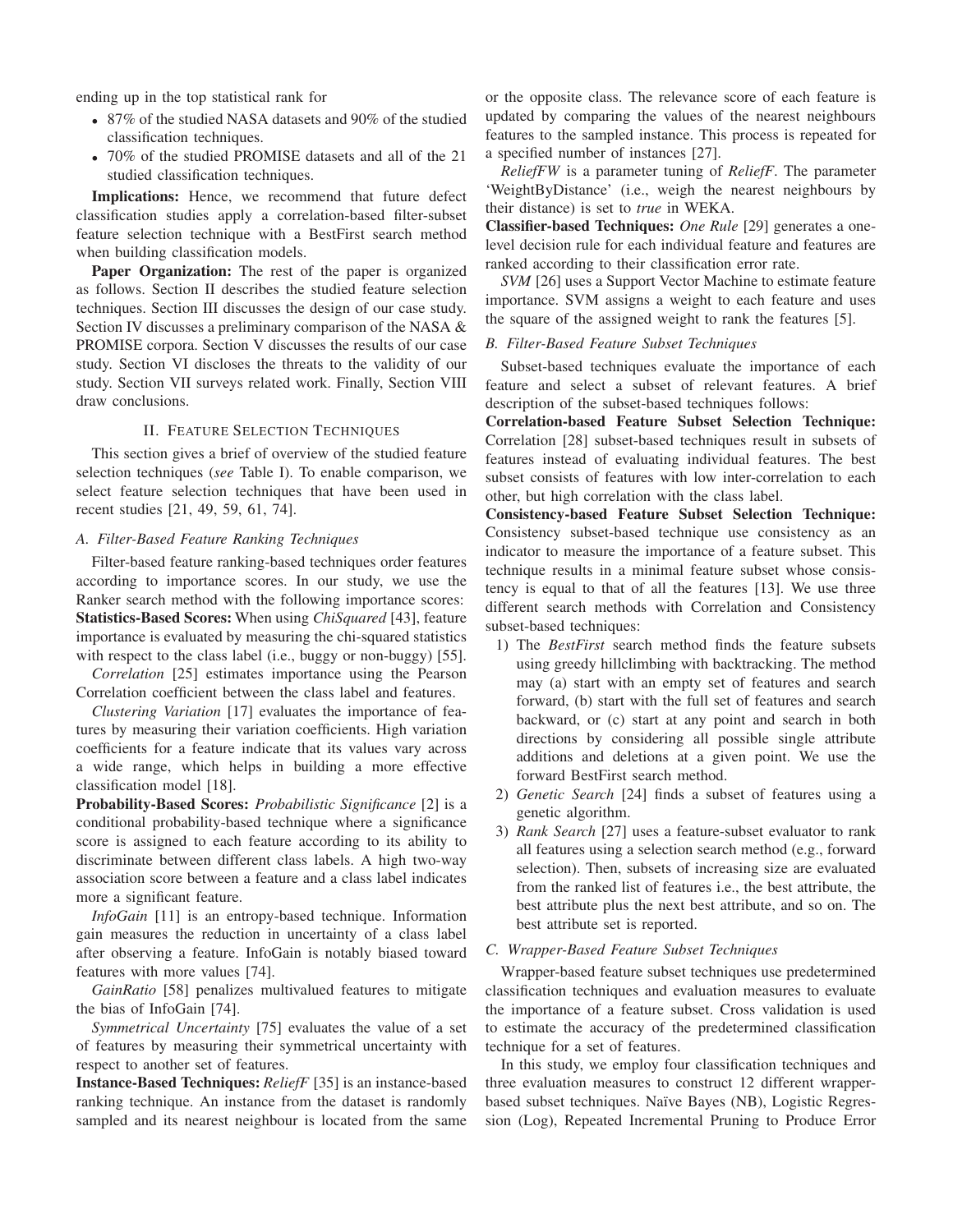| Family                                       | <b>Type</b>                                             | <b>Methods</b>                                | <b>Abbreviation</b>     |
|----------------------------------------------|---------------------------------------------------------|-----------------------------------------------|-------------------------|
|                                              |                                                         | Chi-Square                                    | FR <sub>1</sub>         |
|                                              | Statistics-based Techniques                             | Correlation                                   | FR2                     |
|                                              |                                                         | <b>Clustering Variation</b>                   | FR3                     |
|                                              |                                                         | Probabilistic Significance                    | FR4                     |
| Filter-based Feature                         | Probability-based Techniques                            | <b>InfoGain</b>                               | FR <sub>5</sub>         |
| Ranking Techniques                           |                                                         | GainRatio                                     | FR <sub>6</sub>         |
|                                              |                                                         | Symmetrical                                   | FR7                     |
|                                              |                                                         | ReliefF                                       | FR <sub>8</sub>         |
|                                              | <b>Instance-based Techniques</b>                        | ReliefF-Weight                                | FR9                     |
|                                              |                                                         | OneR                                          | FR10                    |
|                                              | Classifier-based Techniques                             | <b>SVM</b>                                    | FR11                    |
|                                              | Correlation-based Feature Subset Selection              | <b>BestFirst</b>                              | FS1                     |
|                                              |                                                         | Genetic                                       | FS2                     |
| Filter-based Subset                          |                                                         | <b>RankSearch</b>                             | $\overline{\text{FS3}}$ |
| Selection Techniques                         |                                                         | <b>BestFirst</b>                              | FS4                     |
|                                              | Consistency-based Feature Subset Selection              | Genetic                                       | $\overline{\text{FS5}}$ |
|                                              |                                                         | <b>RankSearch</b>                             | FS <sub>6</sub>         |
|                                              | k-Nearest Neighbor                                      | Area Under the ROC Curve (AUC)                | WS1                     |
|                                              |                                                         | Area Under the Precision-Recall Curve (PRAUC) | $\overline{\text{WS2}}$ |
|                                              |                                                         | Root Mean Squared Error (RMSE)                | WS3                     |
|                                              |                                                         | Area Under the ROC Curve (AUC)                | W <sub>S4</sub>         |
| Wrapper-based Subset<br>Selection Techniques | Logistic Regression                                     | Area Under the Precision-Recall Curve (PRAUC) | WS5                     |
|                                              |                                                         | Root Mean Squared Error (RMSE)                | WS <sub>6</sub>         |
|                                              |                                                         | Area Under the ROC Curve (AUC)                | WS7                     |
|                                              | Naïve Bayes                                             | Area Under the Precision-Recall Curve (PRAUC) | WSS                     |
|                                              |                                                         | Root Mean Squared Error (RMSE)                | W <sub>S</sub> 9        |
|                                              |                                                         | Area Under the ROC Curve (AUC)                | W <sub>S10</sub>        |
|                                              | Repeated Incremental Pruning to Produce Error Reduction | Area Under the Precision-Recall Curve (PRAUC) | WST1                    |
|                                              |                                                         | Root Mean Squared Error (RMSE)                | <b>WS12</b>             |
| None                                         | None                                                    | No-filter                                     | None                    |

TABLE I: Overview of the Studied Feature Selection Techniques

Reduction (Ripper), and K-Nearest Neighbour (KNN) are described in Table II. For KNN, we select  $K = 10$  as recommended by a previous study [74].

# Evaluation measures:

- 1) *Area Under the ROC Curve* (AUC) [15] is a trade-off between the true positive rate (TPR) and false positive rate (FPR).
- 2) *Area Under the Precision-Recall Curve* (AUPRC) [14] is a trade-off between the precision and recall.
- 3) *Root Mean Squared Error* (RMSE) [8] measures the deviations of the predicted values and the corresponding true values.

#### III. STUDY DESIGN

In this section, we discuss the corpora that we use in our study, and our approach to construct and evaluate defect classification models. Figure 1 provides an overview of the steps in our approach.

A. Studied Datasets: We study publicly available datasets from two different corpora (i.e., NASA and PROMISE). The datasets consist of different types of features. We use the cleaned version (D") of the NASA corpus as provided by Shepperd *et al.* [65] and the PROMISE corpus [1]. An overview of the number of features, modules and defective modules (i.e., modules having defects  $> 0$ ) for each dataset in the studied corpora are shown in Table III. To aid in comparability, we select the studied corpora used in previous defect classification studies [22, 40, 59, 74]. The studied corpora are available online (http://openscience.us/repo/), enabling further replication (and extension) of our results.

B. Fold Generation: In order to train our classification models, we use the  $10 \times 10$ -fold cross-validation approach. Cross-validation divides the dataset into 10 folds of equal size (i.e., 90% training and 10% testing dataset). The divided training dataset is used to train a model and the testing dataset is used to evaluate the performance of the model. Our 10-fold cross-validation approach is repeated 10 times (100 iterations in total) to validate our results.

C. Preprocessing: In our study, we use three types of feature selection techniques (i.e., filter ranking-based techniques, filter subset-based techniques, and wrapper subsetbased techniques) to preprocess the datasets. To apply the feature selection techniques to the datasets, we first divide the dataset into training and testing datasets. We preprocess *only the training dataset* using the feature selection technique, since the label of each instance would not be available in the testing dataset [68]. We do note that some prior studies have mistakenly applied feature selection techniques on the whole data set, which others have warned is a modeling violation [47, 74]. Incorrect application of feature selection techniques is one possible reason for the contradictory results across prior studies.

While subset-based techniques produce a subset of the original features, ranking-based techniques rank all features. To select the number of features from the list of ranked features, as recommended by prior work [34], we use  $log_2 n$ , where  $n$  is the total number of features. We train our models with the selected features using different types of classification techniques and evaluate the performance of trained classifica-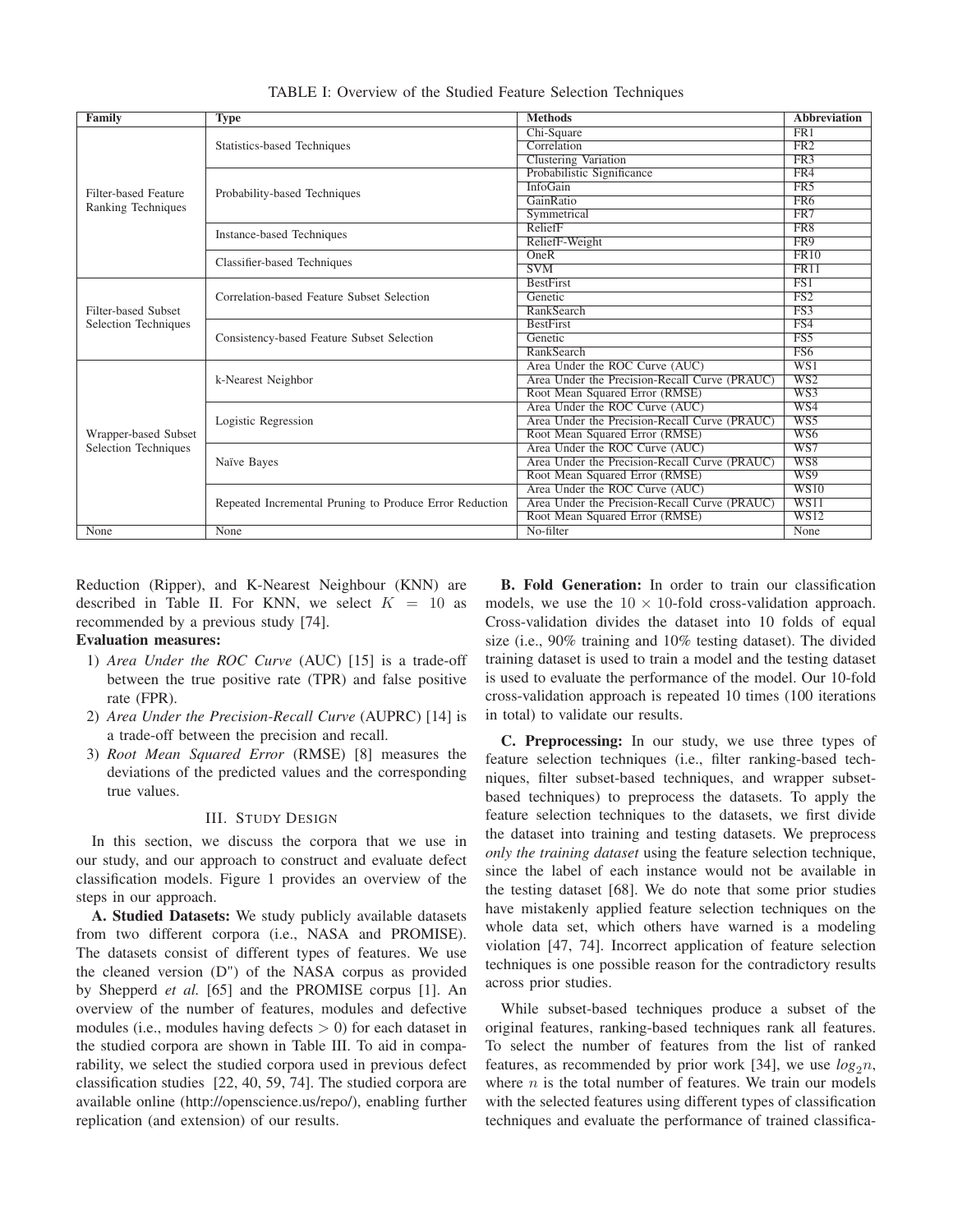| Family                        | <b>Classification Technique</b>                                                                                                                                 | <b>Description</b>                                                                                                                                                |  |  |
|-------------------------------|-----------------------------------------------------------------------------------------------------------------------------------------------------------------|-------------------------------------------------------------------------------------------------------------------------------------------------------------------|--|--|
|                               | Naïve Bayes (NB)                                                                                                                                                | NB trains probability-based models assuming that all the features are independent of each other.                                                                  |  |  |
| Statistical                   | Bayesian network (BN)                                                                                                                                           | BN produces a directed graph that is composed of V vertexes and E edges, where each feature is represented by a                                                   |  |  |
|                               |                                                                                                                                                                 | vertex and each edge represents a successor relationship within the network [51]. BN produces a conditional probability                                           |  |  |
|                               |                                                                                                                                                                 | of a vertex using the values that are assigned to other vertices [9].                                                                                             |  |  |
|                               | Logistic Regression (Log)                                                                                                                                       | Log is a regression model that is used to study the relationship between a categorical outcome variable and one or more                                           |  |  |
|                               | Radial Basis Function (RBF)                                                                                                                                     | features [52].                                                                                                                                                    |  |  |
| Neural Network                | RBF [7] consists of three layers: input (the features), output (the dependent variable) and a middle layer, which<br>connects the input and output layers [51]. |                                                                                                                                                                   |  |  |
|                               | MultiLayer Perceptron (MLP)                                                                                                                                     | MLP uses the back-propagation algorithm to train the model. MLP produces a directed graph consisting of multiple                                                  |  |  |
|                               |                                                                                                                                                                 | layers of nodes: an input layer, one or more hidden layers, and an output layer. In each subsequent layer, the output of                                          |  |  |
|                               |                                                                                                                                                                 | the previous layer is used as input [51].                                                                                                                         |  |  |
|                               | Logistic Model Tree (LMT)                                                                                                                                       | LMT [38] constructs a decision tree with logistic regression models to make the final decision at the leaves [38].                                                |  |  |
|                               | Classification and Regression Tree                                                                                                                              | CART is a combination of both classification and regression trees. To obtain models, CART divides the dataset                                                     |  |  |
|                               | (CART)                                                                                                                                                          | recursively to fit a simple predictive model within each partition [44].                                                                                          |  |  |
| Decision Tree                 | J48 (J48)                                                                                                                                                       | J48 [57] is based on the C4.5 technique, which builds decision trees using information entropy. To divide the set of                                              |  |  |
|                               |                                                                                                                                                                 | training samples into subsets, a rule is chosen by C4.5 at each node of the decision tree [62].                                                                   |  |  |
|                               | Alternating Decision Trees (ADT)                                                                                                                                | ADT produces a tree structure with leaf and decision nodes. The outcomes are represented by leaf nodes, while the                                                 |  |  |
|                               |                                                                                                                                                                 | other nodes contain decision rules [51].                                                                                                                          |  |  |
|                               | Decision Stump (DS)                                                                                                                                             | DS trains simple binary decision stumps (i.e., 1-level decision trees) for the classification of both nominal and numeric                                         |  |  |
|                               |                                                                                                                                                                 | problems [73].                                                                                                                                                    |  |  |
|                               | Naive Bayes/Decision-Tree (NBT)                                                                                                                                 | NBT is a combination of both naïve bayes and decision trees. NBTree produces a non-cost sensitive model, which                                                    |  |  |
|                               |                                                                                                                                                                 | consists of a naïve bayes model for each leaf [64].                                                                                                               |  |  |
|                               | Random Tree (RT)                                                                                                                                                | $RT$ is also known as randomized C4.5 and uses a modified version of the C4.5 algorithm. To introduce the split at each                                           |  |  |
|                               |                                                                                                                                                                 | internal node of the tree, the decision is randomized [71].                                                                                                       |  |  |
|                               | Repeated Incremental Pruning to Produce                                                                                                                         | <i>Ripper</i> [10] uses induction to remove the rules that result in lower classification performance by creating a series of                                     |  |  |
|                               | Error Reduction (Ripper)                                                                                                                                        | rules with pruning.                                                                                                                                               |  |  |
| Rule Based                    | One Rule (OneR)                                                                                                                                                 | $\overline{OneR}$ uses one or more values from a single feature to build classification rules [47].                                                               |  |  |
|                               | Decision Table (DT)                                                                                                                                             | $DT$ is an extension of one-valued decision trees, which forms a rectangular table T, where features are represented                                              |  |  |
|                               |                                                                                                                                                                 | in the columns and a set of decision rules are represented in the rows. To find a good subset of features, DTuses an                                              |  |  |
|                               | Partial Decision Trees (PART)                                                                                                                                   | inductive reduction algorithm to reduce the likelihood of over fitting the dataset and to eliminate equivalent rules [51].                                        |  |  |
|                               |                                                                                                                                                                 | PART produces a decision list using the divide-and-conquer approach, building partial decision trees in each iteration<br>and making the "best" leaf into a rule. |  |  |
|                               | Ripple Down Rules (Ridor)                                                                                                                                       | <i>Ridor</i> [19] is a rule-based decision tree technique where the decision tree consists of four nodes: a classification, a                                     |  |  |
|                               |                                                                                                                                                                 | predicate function, a true branch, and a false branch. Each instance of the testing dataset is pushed down the tree,                                              |  |  |
|                               |                                                                                                                                                                 | following the true and false branches at each node using predicate functions. The final outcome is given by the majority                                          |  |  |
|                               |                                                                                                                                                                 | class of the leaf nodes [39]                                                                                                                                      |  |  |
|                               | K-Nearest Neighbour (KNN)                                                                                                                                       | KNN classifies an instance on the basis of the K most similar training examples. To calculate the distance between                                                |  |  |
| K-NN                          |                                                                                                                                                                 | instances, KNN uses Euclidean distance [40]. We use $K = 10$ as recommended by a previous study [74].                                                             |  |  |
|                               | Kstar (Kstar)                                                                                                                                                   | Kstar works similar to KNN, however Kstar uses an entropy-based function to calculate the distance between                                                        |  |  |
|                               |                                                                                                                                                                 | instances [40].                                                                                                                                                   |  |  |
| <b>Support Vector Machine</b> | Voted Perceptron (VP)                                                                                                                                           | VP uses the information of all the classification vectors that are stored during the training phase to generate a better                                          |  |  |
|                               |                                                                                                                                                                 | classification on the test dataset [37].                                                                                                                          |  |  |
| <b>Ensemble Method</b>        | Random Forest (RandF)                                                                                                                                           | RandF [6] trains an ensemble of decision trees using a randomly selected subspaces of the dataset [3].                                                            |  |  |

TABLE II: An overview of the studied classification techniques.

tion models.

D. Model Construction: In order to measure the impact of feature selection techniques on the performance of defect classification models, we train our models using 21 classification techniques as described in Table II on the preprocessed and original datasets.

TABLE III: An overview of the studied corpora.

| <b>Corpus</b> | <b>Dataset</b>   | <b>No. of Features</b> | No. of Modules | <b>Defective</b> | Defective $(\% )$ |
|---------------|------------------|------------------------|----------------|------------------|-------------------|
|               | CM1              | 37                     | 327            | 42               | 12.8              |
|               | KCl              | 21                     | 1,162          | 294              | 25.3              |
|               | $\overline{KC3}$ | 39                     | 194            | 36               | 18.5              |
| Clean NASA    | MW1              | 37                     | 250            | 25               | 10                |
|               | PC1              | 37                     | 679            | 55               | 8.1               |
|               | PC2              | 37                     | 722            | 16               | 2.2               |
|               | PC3              | 37                     | 1,053          | 130              | 12.3              |
|               | PC4              | 37                     | 1.270          | 176              | 13.8              |
|               | Ant $1.7$        | 20                     | 745            | 166              | 22.3              |
| PROMISE       | Camel 1.6        | 20                     | 965            | 188              | 19.5              |
|               | $Ivy$ 1.4        | 20                     | 241            | 16               | 6.6               |
|               | Jedit 4.0        | 20                     | 306            | 75               | 24.5              |
|               | $Log4i$ 1.0      | 20                     | 135            | 34               | 25.2              |
|               | Lucene 2.4       | 20                     | 340            | 203              | 59.7              |
|               | Poi $3.0$        | 20                     | 442            | 281              | 63.6              |
|               | Tomcat 6.0       | 20                     | 858            | 77               | 8.9               |
|               | Xalan 2.6        | 20                     | 885            | 441              | 46.4              |
|               | Xerces 1.3       | 20                     | 453            | 69               | 15.2              |

We selected the most commonly used classification techniques in prior defect classification studies [22, 40, 70]. We use the implementations of the studied classification techniques, as provided by the WEKA [72] machine learning toolkit. In this study, we combine 21 classification techniques with 30 feature selection techniques (including a no feature

selection configuration) to train our models on 18 datasets  $(21 \times 30 \times 18 \times 100 \text{ folds} = 1,134,000 \text{ folds}).$ 

E. Model Evaluation: To compare the performance of defect classification models, we use the Area Under the receiver operating characteristic Curve (AUC) because it is threshold-independent. AUC plots the false positive rate (i.e.,  $\frac{FP}{FP+TN}$ ) against the true positive rate (i.e.,  $\frac{TP}{FN+TP}$ ). Larger AUC values indicate better performance. AUC values above 0.5 indicate that a model outperforms random guessing.

Statistical Comparison Tests: The Scott-Knott [30] test produces statistically distinct ranks ( $\alpha = 0.05$ ) of classification techniques. The Scott-Knott test uses hierarchical cluster analysis to partition the classification techniques into ranks. The Scott-Knott test starts by dividing the classification techniques into two ranks on the basis of mean AUC values (i.e., mean AUC of the  $10 \times 10$ -fold cross-validation runs for each classification technique per pre-processor). If the divided ranks are statistically significantly different, then Scott-Knott recursively executes again within each rank to further divide the ranks. The test terminates when ranks can no longer be divided into statistically distinct ranks [32, 48].

In this study, instead of using the traditional Scott-Knott test, we use the extended Scott-Knott with effect size awareness (Scott-KnottESD) as suggested by Tantithamthavorn [69]. The extended Scott-Knott test post-processes the statistically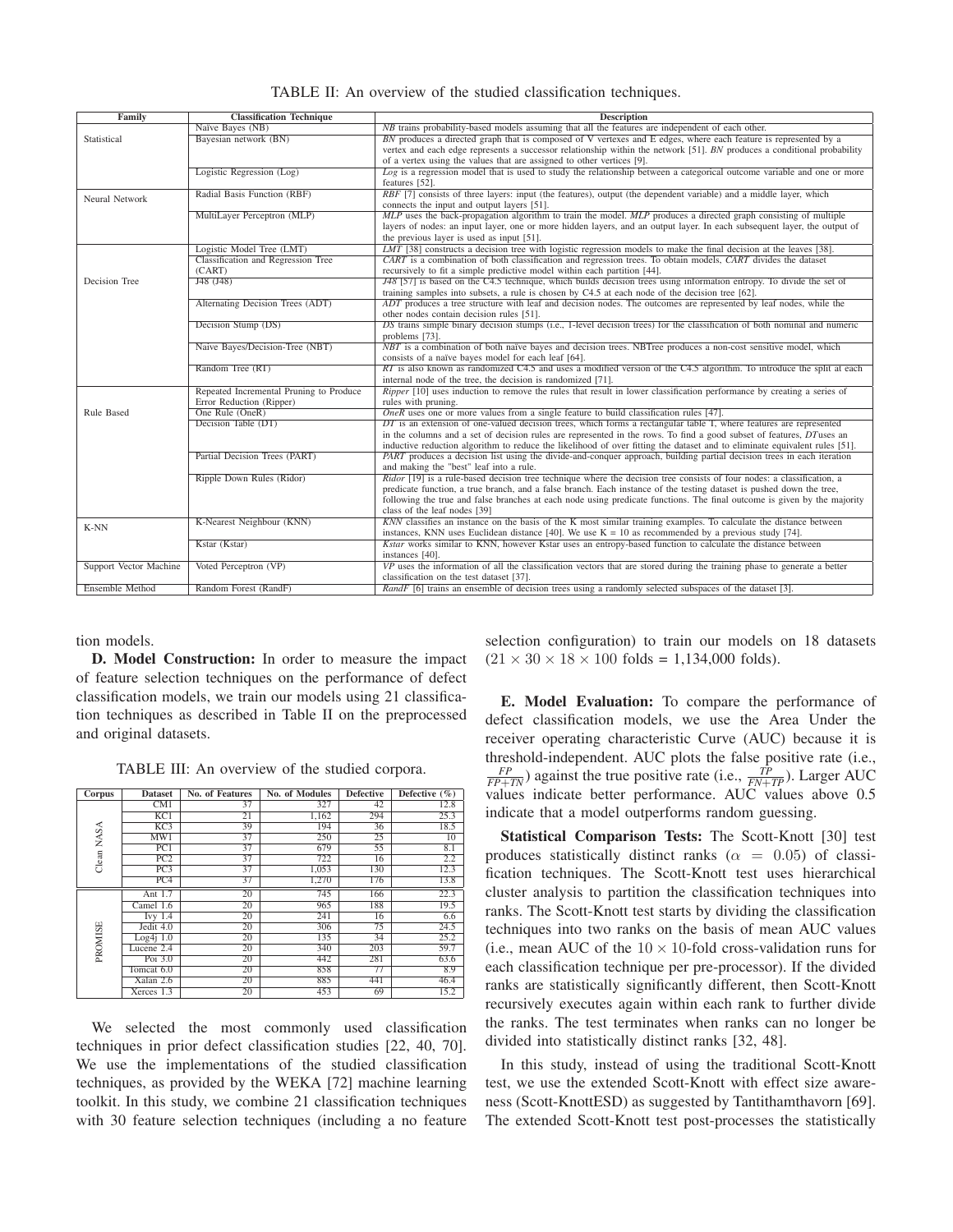

Fig. 1: An overview of our model construction and evaluation approach.

distinct ranks that are produced by the traditional Scott-Knott test, while merging any pair of ranks that have a negligible Cohen's d effect size between them [69].

# IV. A PRELIMINARY COMPARISON OF THE NASA & PROMISE DATASETS

In this section, we present a preliminary comparison of the dataset characteristics of the NASA and PROMISE corpora. An overview of the features in the studied corpora is shown in Table IV.

#### *A. Dataset Analysis*

We conduct a dataset redundancy characteristics analysis prior to studying the impact of feature selection techniques on defect classification models since:

- 1) The datasets within the NASA and PROMISE corpora consist of different types of features. For example, the NASA corpus has measurements of size (LOC) and complexity (i.e., McCabe and Halstead), whereas in addition to size and complexity measures, the PROMISE corpus contains OO metrics like coupling and cohesion.
- 2) The datasets within the NASA corpus consist of features at the module-level, while the PROMISE corpus datasets consist of features at the class-level.
- 3) The datasets within NASA (i.e., proprietary) and PROMISE (i.e., open source) corpora developed in different settings.

The datasets of both corpora have data redundancy. We use Principal Component Analysis (PCA) to find how many orthogonal components are needed to account for 95% of the data variance in the datasets of each corpus.

The NASA and PROMISE datasets have different data redundancy characteristics. To account for 95% of the data variance, the NASA datasets need an average of 31% of the components while the PROMISE datasets need an average of 59% of the components to account 95% of the data variance. Indeed, the PCA results are very consistent among datasets within each corpus, but very different when comparing datasets across the corpora. There is consistency in the percentage of components that are needed to account for the different levels of data variance among the datasets of each corpus (i.e., NASA and PROMISE) as shown in Table V.

Our PCA analysis shows that the NASA and PROMISE datasets are quite different from each other in the context of



Fig. 2: PCA for the CM1 NASA dataset and Ant PROMISE dataset.

data variance information in their feature sets. Figure 2 shows the PCA analysis of the CM1 NASA-dataset and the Ant PROMISE-dataset. For CM1, the majority of the data variance information is contained in the first principal component while for Ant, the data variance information is more proportionally divided across the different principal components. Hence, future studies should consider the much richer nature of the PROMISE features versus the NASA features.

*The features in the PROMISE corpus are much richer than the NASA features which are very redundant, highlighting the simplistic nature of the NASA corpus and the importance of examining the NASA corpus separately.*

#### V. CASE STUDY RESULTS

In this section, we present the results of our case study, which addresses our research question:

*RQ: Do feature selection techniques impact the performance of defect classification models?*

# *A. Approach*

To address our research question, we start with the AUC values of the 21 studied classification techniques that are trained using the preprocessed and non-preprocessed datasets. We use the Scott-Knott test to produce statistically distinct ranks of the 30 feature selection techniques.

*1) Dataset level:* In order to study the impact of feature selection techniques on the performance of defect classification models in each dataset, we calculate the Scott-Knott rank of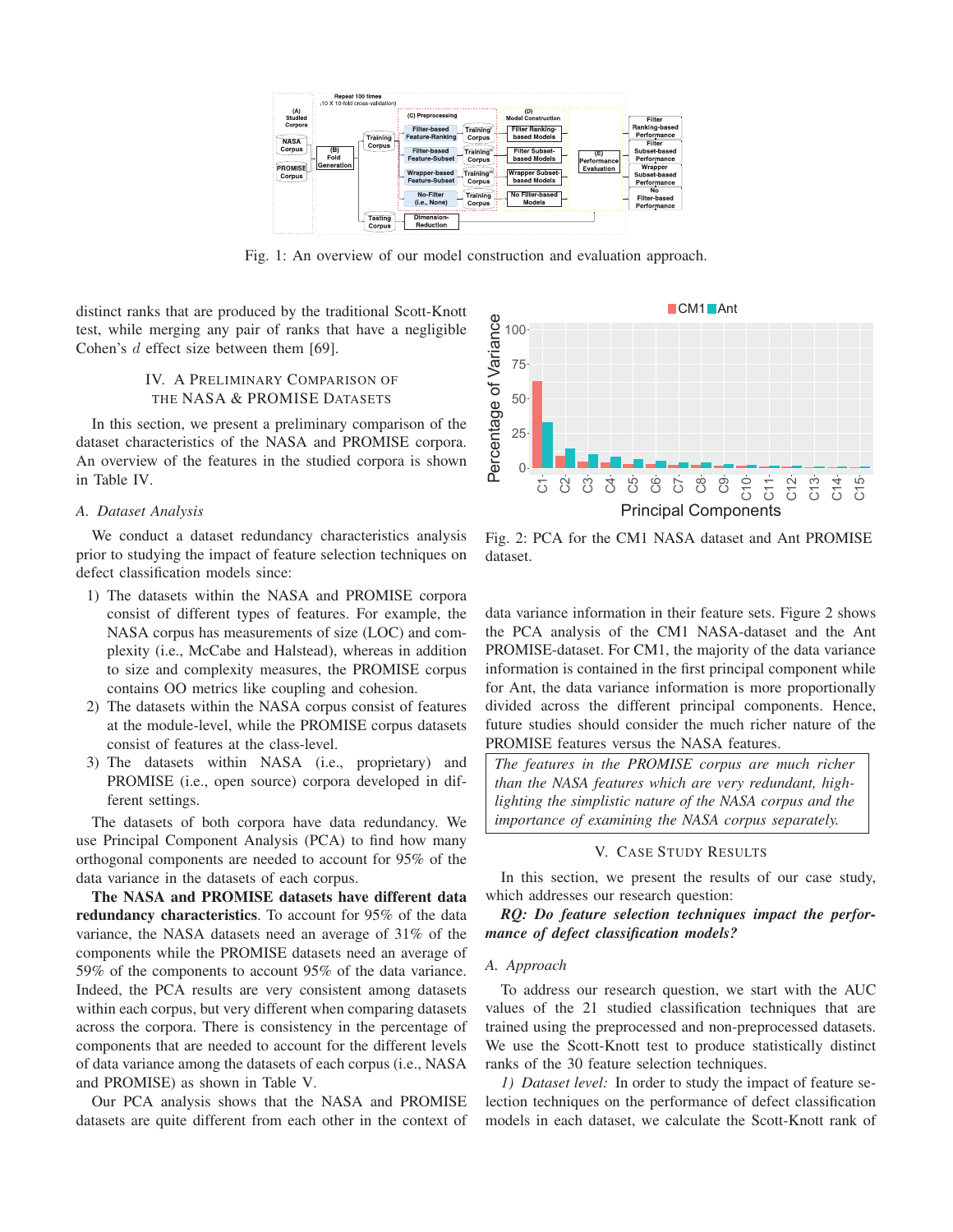| Corpus      | Category      | <b>Feature</b>                                                                                                                                                                                                                                                                                                                                    | <b>Definition</b>                                                                                                                        | <b>Rationale</b>                                                                                                                                            |
|-------------|---------------|---------------------------------------------------------------------------------------------------------------------------------------------------------------------------------------------------------------------------------------------------------------------------------------------------------------------------------------------------|------------------------------------------------------------------------------------------------------------------------------------------|-------------------------------------------------------------------------------------------------------------------------------------------------------------|
|             | McCabe        | cyclomatic_complexity, cyclomatic_density, design_complexity<br>essential complexity and pathological complexity                                                                                                                                                                                                                                  | Measures of the branching complexity<br>of the software module.                                                                          | Complex software modules may<br>be more prone to defects [46].                                                                                              |
| <b>NASA</b> | Halstead      | content, difficulty, effort, error_est, length, level, prog_time,<br>volume, num operands, num operators, num unique operands,<br>num_unique_operators                                                                                                                                                                                            | Estimates of the complexity of reading a<br>software module based on the used<br>vocabulary (e.g., number of operators and<br>operands). | Software modules that are complex to<br>understand may increase the likelihood of<br>incorrect maintenance, and thus, increase<br>defect proneness [31].    |
|             | Size          | LOC total, LOC blank, LOC comment, LOC code and comment,<br>LOC executable and Number of lines                                                                                                                                                                                                                                                    | Measures of the size of a software module.                                                                                               | Larger software modules may be<br>difficult to understand entirely, and thus,<br>may be more prone to defects [36].                                         |
|             | Miscellaneous | branch_count, call_pairs, condition_count, decision_count,<br>decision density, design density, edge count, essential density,<br>parameter_count, maintenance_severity, modified_condition_count,<br>multiple_condition_count, global_data_density, global_data_complexity,<br>percent_comments, normalized_cyclomatic_complexity and node_count | Metrics that are not well defined metrics in<br>the MDP database [47].                                                                   | N/A                                                                                                                                                         |
| PROMISE     | CK            | amc(average method complexity), cbm(coupling between methods),<br>cbo(coupling between objects), dit(depth of inheritance tree), ic(inheritance<br>coupling), lcom(lack of cohesion in methods), lcom3(another lack of<br>cohesion measure), noc(number of children), rfc(response for a class), and<br>wmc(weighted methods per class)           | Measures of the complexity of a class<br>within an object-oriented system design.                                                        | More complex classes may be more prone<br>to defects [23].                                                                                                  |
|             | McCabe        | avg_cc(average mccabe) and max_cc(maximum mccabe)                                                                                                                                                                                                                                                                                                 | Measures of the branching complexity of<br>the software module                                                                           | Complex software modules may be more<br>prone to defects [46].                                                                                              |
|             | QMOOD         | cam(cohesion among classes), dam(data access), mfa(functional abstraction),<br>moa(aggregation), and npm(number of public methods)                                                                                                                                                                                                                | Measures of the behavioural and structural<br>design properties of classes, objects, and<br>the relations between them [63].             | Higher QMOOD metrics imply higher<br>class quality. On the other hand, lower<br>QMOOD metrics imply lower class<br>quality, which may lead to defects [33]. |
|             | <b>Size</b>   | loc(lines of code)                                                                                                                                                                                                                                                                                                                                | Measures of the size of a software module                                                                                                | Larger software modules may be difficult<br>to understand entirely, and thus, may be<br>more prone to defects [36].                                         |
|             | Martin        | ca(afferent couplings) and ce(efferent couplings)                                                                                                                                                                                                                                                                                                 | Measures of the relationship between<br>software components, including calls as<br>well as number of instances [50].                     | Higher values indicate low encapsula-<br>tion, reusability, and maintainability, which<br>may lead to defects [50].                                         |

TABLE IV: Features in the studied corpora.

TABLE V: Number of components that are needed to account for 95% of the data variance.

|             | <b>Dataset</b> | <b>Total Components</b> | 95% Variance        | 95% Variance          |  |
|-------------|----------------|-------------------------|---------------------|-----------------------|--|
| Corpus      |                |                         | (No. of Components) | (No. of Components %) |  |
|             | CM1            | 37                      | 11                  | 30                    |  |
|             | KCI            | $\overline{21}$         |                     | 33                    |  |
|             | KC3            | 39                      | $\overline{10}$     | 26                    |  |
|             | MWI            | 37                      | $\overline{11}$     | 30                    |  |
| <b>NASA</b> | PC1            | 37                      | 12                  | 32                    |  |
|             | PC2            | 36                      | 10                  | 28                    |  |
|             | PC3            | 37                      | 12                  | 32                    |  |
|             | PC4            | 37                      | 14                  | 38                    |  |
|             | Ant            | 20                      | 12                  | 60                    |  |
|             | Camel          | 20                      | 12                  | 60                    |  |
| PROMISE     | Ivy            | 20                      | 10                  | 50                    |  |
|             | Jedit          | 20                      | 12                  | 60                    |  |
|             | Log4i          | 20                      | 12                  | 60                    |  |
|             | Lucene         | 20                      | 12                  | 60                    |  |
|             | Poi            | 20                      | 12                  | 60                    |  |
|             | Tomcat         | 20                      | 12                  | 60                    |  |
|             | Xalan          | 20                      | 12                  | 60                    |  |
|             | Xerces         | 20                      | 12                  | 60                    |  |

each feature selection technique across all of the classification techniques. For each dataset, we feed the AUC values of the  $10 \times 10$  fold cross-validation iterations of 21 classification techniques after applying and without applying the feature selection technique to the Scott-Knott test. The Scott-Knott test results in statistically distinct ranks of 30 feature selection techniques for each dataset i.e., each feature selection technique ends up with eight (i.e., eight datasets studied) and 10 (i.e., 10 datasets studied) Scott-Knott ranks in the NASA and PROMISE corpora, respectively. We then calculate the number of datasets in which each feature selection technique appears in the top-rank.

*2) Classification-Technique level:* In order to find the impact of feature selection techniques, we feed the AUC values of the  $10 \times 10$  fold cross-validation iterations of each classification technique after applying and without applying the feature selection technique across all of the datasets to the Scott-Knott test. After the Scott-Knott test run, each feature selection technique has 21 ranks (i.e., one for each of the studied classification technique). We calculate the number of classification techniques in which each feature selection technique appears in the top-rank.

# *B. Results*

# NASA: Classification-Technique level

FS1 outperforms other feature selection techniques, appearing in top Scott-Knott rank for 90% of the studied classification techniques. Figure 3 shows the mean AUC values of the 30 feature selection techniques for each classification technique across the NASA corpus. Figure 4 shows the Scott-Knott rank of each feature selection technique across the 21 studied classification techniques, FS1 appears in top Scott-Knott rank for 19 of the 21 classification techniques. In addition to FS1, ranking-based techniques (i.e., FR2, FR11), filter subset-based techniques (i.e., FS2 and FS3), and wrapperbased technique WS8 outperform other feature selection techniques, appearing in the top Scott-Knott rank for >80% of the classification techniques. FR3 is the worst performing feature selection technique, appearing in the top Scott-Knott rank for only the CART classification technique.

Our results show that the impact of feature selection techniques also varies across different classification techniques. For CART, all of the 30 feature selection techniques (including a no feature selection configuration) appear in the same statistical rank i.e., CART is not sensitive to feature selection techniques. On the other hand, there is only one feature selection technique (i.e., FR11) that appears in the top Scott-Knott rank for VP.

Furthermore, we find that for RandF, filter-based and wrapper-based subset feature selection techniques outperform filter-based ranking ones. This agrees with the findings of Xu *et al.* [74].

NASA: Dataset level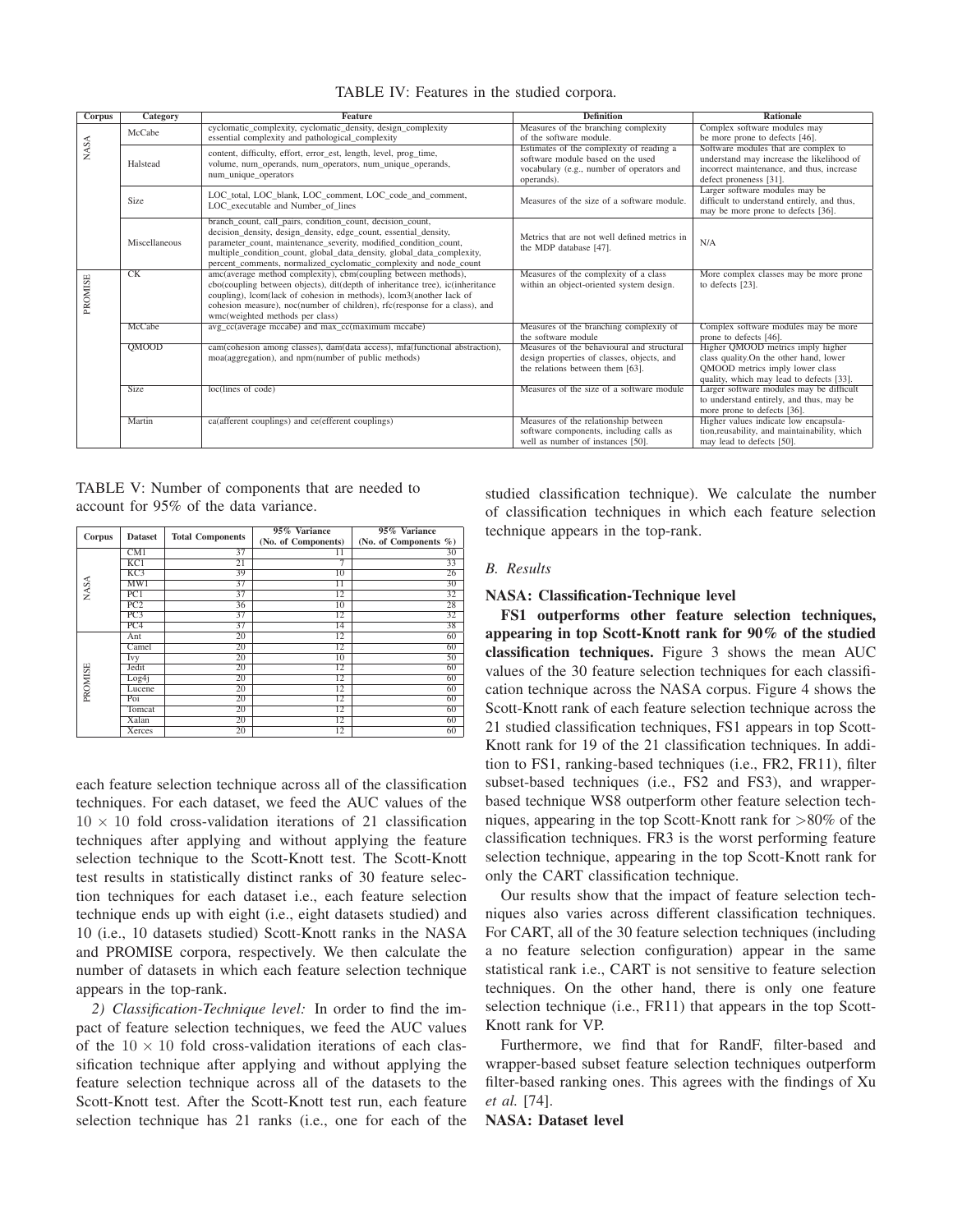

Fig. 3: Mean AUC value of each feature selection technique for each classification technique across all datasets in the NASA and PROMISE corpora.



Fig. 4: Scott-Knott rank of each feature selection technique for each classification technique across all the eight NASA datasets. Darker colors indicate lower Scott-Knott rank.



Fig. 5: Scott-Knott rank of each feature selection technique for each NASA dataset across all the 21 classification techniques. Darker colors indicate lower Scott-Knott rank.

FR11, FS1, and FS2 appear in the top Scott-Knott rank for 87% of the studied datasets. Figure 5 shows the Scott-Knott rank of each feature selection technique for each dataset. We find that the filter-based feature subset techniques (i.e., FS1 and FS2) and filter-based feature ranking technique FR11 appears in the top Scott-Knott rank in seven of the eight studied datasets. On the other hand, None, FR4, WS4, WS6, and WS11 are performing worse appearing in the top ScottKnott rank for only two datasets.

Furthermore, the impact of feature selection techniques varies across the datasets. For dataset CM1, there are only five feature selection techniques that appear in the top Scott-Knott rank, while for dataset PC3, 27 feature selection techniques appear in the top Scott-Knott rank. Figure 6 highlights the AUC values distribution of the  $10 \times 10$  fold cross-validation iterations of each classification technique after applying feature selection techniques for each dataset.

*The filter-based feature subset technique FS1 outperforms other feature selection techniques, appearing in the top Scott-Knott rank for 87% of the studied datasets and 90% of the studied classification techniques.*

#### PROMISE: Classification-Technique level

FS1 and FS2 techniques outperform other feature selection techniques, appearing in the top Scott-Knott rank for 100% of the studied classification techniques. The mean AUC values of the 30 feature selection techniques for each classification technique across the PROMISE corpus is shown in Figure 3. Furthermore, Figure 7 shows the Scott-Knott rank of each feature selection techniques across all the classification techniques. For all of the 21 studied classification techniques, FS1 and FS2 appear in the top Scott-Knott rank. Similar to the NASA corpus, FR3 appears in the top Scott-Knott rank for least number of classification techniques (i.e., eight only). Furthermore, similar to the NASA corpus, our results support the findings of recent work by Xu *et al.* [74], i.e., for RandF, filter-based and wrapper-based subset feature selection techniques outperform ranking-based ones. However, Xu *et al.* [74] study is only limited to the impact of feature selection techniques on the performance of *Random Forest*.

Our results show a similar pattern to the NASA corpus, the impact of feature selection techniques varies across different classification techniques. First, we find that all of the feature selection techniques appear in the same Scott-Knott rank for CART, confirming that CART is not sensitive to the feature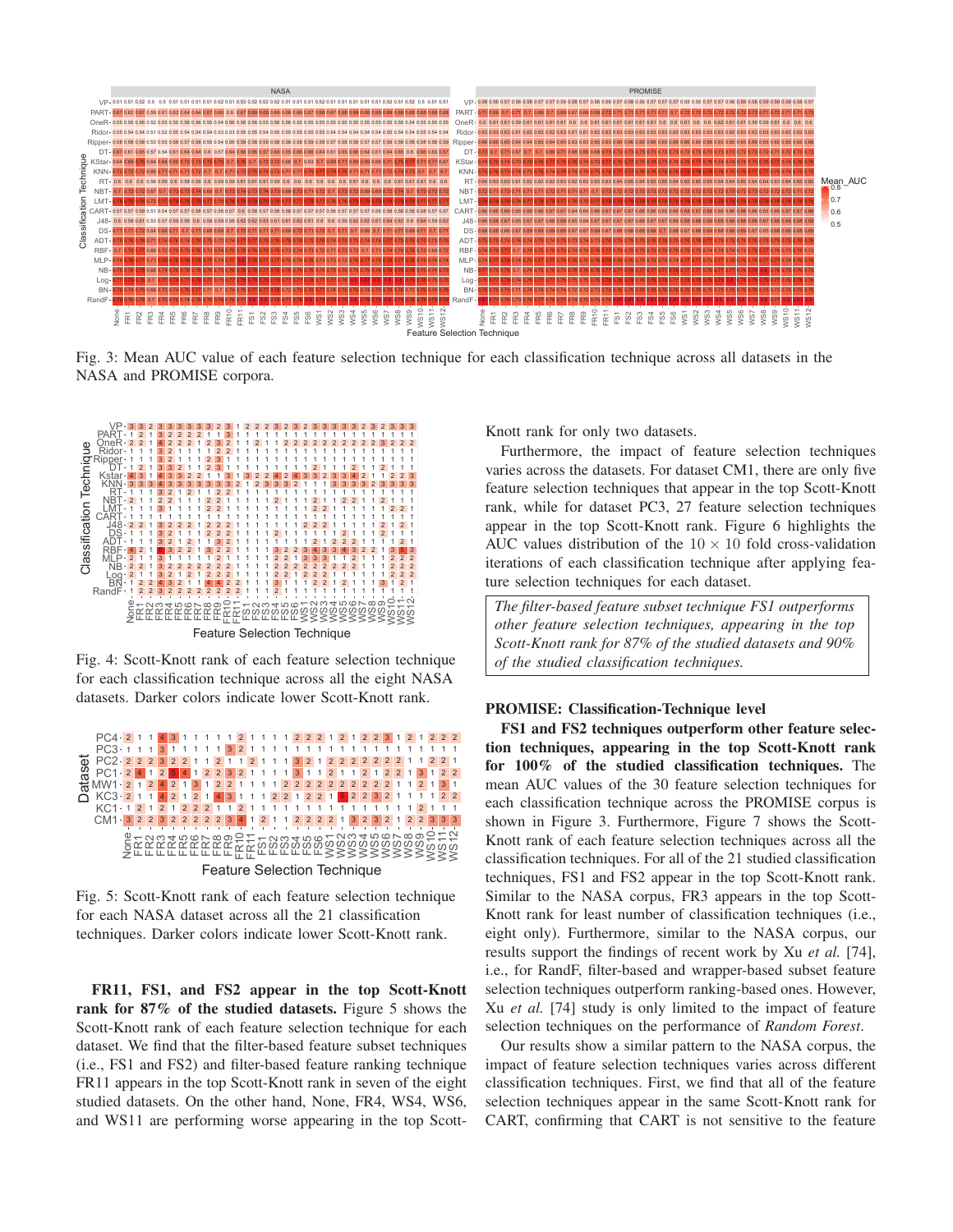

Fig. 6: The AUC values of each dataset for each classification technique across all the feature selection techniques in the NASA corpus.



Fig. 7: Scott-Knott rank of each feature selection technique for each classification technique across all the 10 PROMISE datasets. Darker colors indicate lower Scott-Knott rank.

selection configuration across both NASA and PROMISE corpora. In addition to CART, BN, ADT, NBT, Ripper, Ridor, and OneR are not sensitive to the feature selection techniques.

In summary, the FS1 feature selection technique consistently outperforms other feature selection techniques across different classification techniques and across different corpora.

# PROMISE: Dataset level

FS1, FS2, FS4, WS1, WS4, and WS6 feature selection techniques appear in the top Scott-Knott rank for 70% of the studied datasets. Figure 8 shows the Scott-Knott rank of each feature selection technique across the datasets. Filterbased subset techniques (FS1, FS2, and FS4) and Wrapperbased subset techniques (WS1, WS4, and WS6) outperform other feature selection techniques, appearing in the top Scott-Knott rank for seven of the 10 studied datasets. Filter-based ranking technique FR9 appears in the top Scott-Knott rank for only one dataset.

Similar to the NASA corpus, our results show that the impact of feature selection techniques varies across the datasets. For Ant and Xerces datasets, 28 feature selection techniques appear in the same statistical rank (i.e., top Scott-Knott rank) while for Jedit there are only four feature selection techniques



Fig. 8: Scott-Knott rank of each feature selection technique for each PROMISE dataset across all the 21 classification techniques. Darker colors indicate lower Scott-Knott rank.

that appear in the top Scott-Knott rank. The AUC values distribution of the  $10 \times 10$  fold cross-validation iterations of each classification technique after applying feature selection techniques for each dataset are shown in Figure 9.

*Similar to our results of the NASA corpus, FS1 appears in the top Scott-rank for 70% of the studied datasets and 100% of the studied classification techniques in the PROMISE corpus.*

# VI. THREATS TO VALIDITY

We now discuss the threats to the validity of our case study. Construct Validity: We used datasets from two different corpora (NASA and PROMISE) to train our classification models. The corpora that are used consist of different sets of features, which may explain the differences that we observe when drawing conclusions across the corpora. Nevertheless, our main findings still hold on both corpora, i.e., filterbased subset feature selection technique FS1 outperforming other feature selection techniques ending in the top Scott-Knott rank for the majority of the datasets (70% and 87% of the studied datasets for PROMISE and NASA corpora, respectively) and classification techniques (90% and 100% of the studied classification techniques for NASA and PROMISE corpora, respectively) used.

Internal Validity: We apply the feature selection techniques to the studied classification techniques with default parameter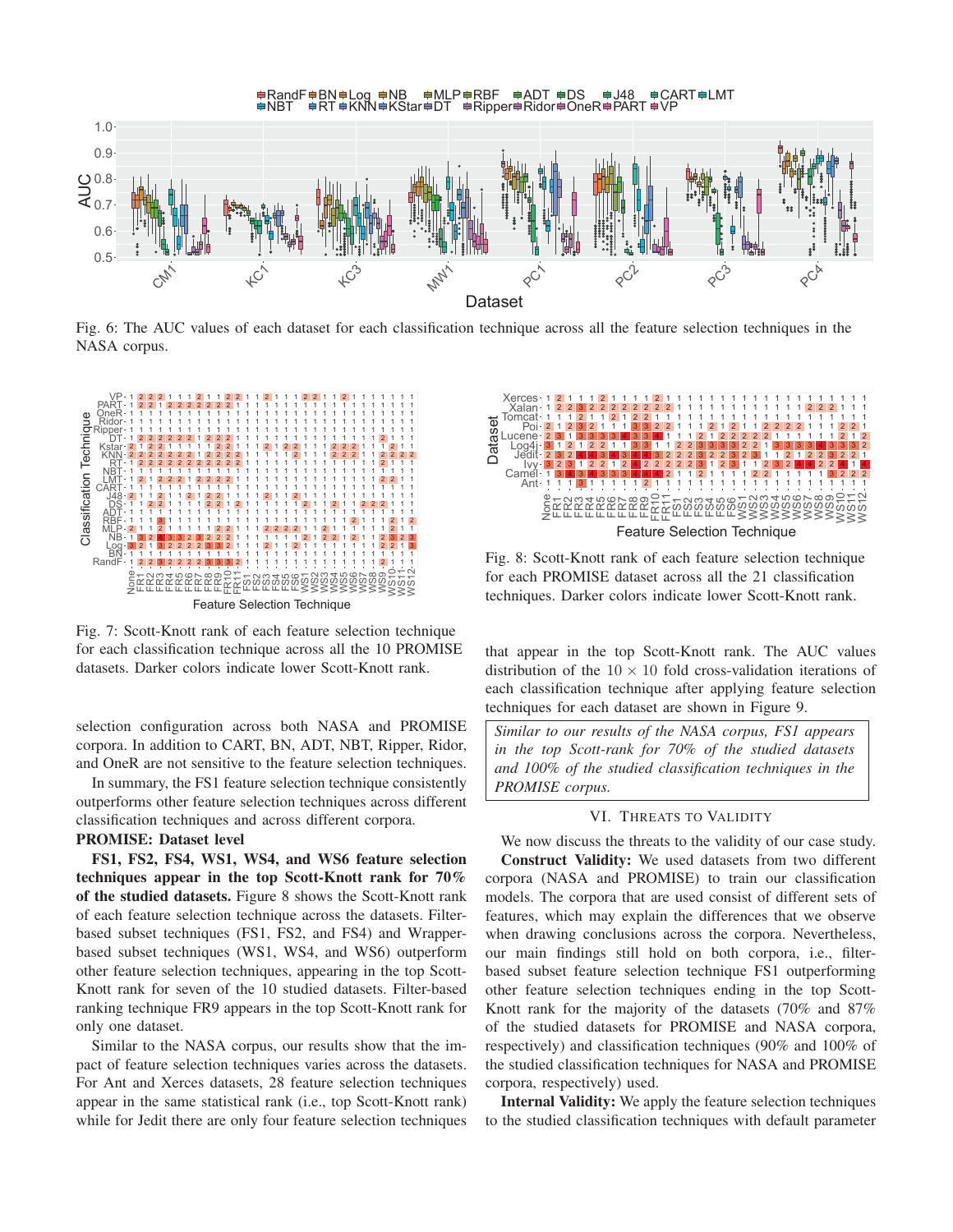

Fig. 9: The AUC values of each dataset for each classification technique across all the feature selection techniques in the PROMISE corpus.

settings except for KNN. We use  $K = 10$  for KNN for parameter tuning as recommended by a previous study [74]. However, only two (i.e., CART and MLP) out of the 21 used classification techniques have a large impact of parameter tuning as shown in a previous study [70], i.e., the majority of the classification techniques used in our study are not sensitive to parameter tuning. Furthermore, we use the AUC to compare the performance of our models. Other performance measures may yield different results. Future studies should examine classification techniques after applying parameter tuning.

External Validity: We performed our experiments on 18 datasets, which may threaten the generalizability of our study results. On the other hand, these datasets are part of the two most commonly studied corpora (NASA and PROMISE) and have been analyzed by several defect classification studies in the past [40, 51, 53]. We use 30 feature selection techniques (11 filter-based ranking techniques, six filter-based subset techniques, 12 wrapper-based subset techniques, and a no feature selection configuration) and applied them to 21 different classification techniques to train our classification models. Other feature selection techniques may yield different results. However, we include the feature selection techniques that are commonly used in prior studies [21, 59, 61, 74] and applied them to a variety of classification techniques that have also frequently used in past defect classification studies [21, 22, 27, 40, 59, 61, 70, 74]. Furthermore, we use different types of feature selection techniques within the selected three categories — filter ranking-based (i.e., statisticsbased, probability-based, instance-based, and classifier-based), filter subset-based (i.e., Correlation-based and Consistencybased), and wrapper-based (i.e., use different four classifiers). Nonetheless, additional replication studies may prove fruitful.

#### VII. RELATED WORK

Plenty of recent research has examined the high dimensionality problem of datasets using feature selection techniques.

Hall *et al.* [27] find that wrapper-based techniques outperform other techniques, but with a high computational cost. Rodrìguez *et al.* [60] apply three filter and two wrapperbase feature selection techniques. They conclude that the smaller datasets maintain the prediction capability with a lower number of features than the original datasets. In addition, wrapper-based feature selection techniques outperform others. Menzies *et al.* [47] apply the InfoGain feature ranking technique in order to rank features and compare the performance of classification models that are trained using three classification techniques (i.e., NB, J48, and OneR). They conclude that Naïve Bayes yields the best classification model.

Muthukumaran *et al.* [49] studied ten feature selection techniques (seven ranking-based techniques and three subsetbased techniques) and find that feature selection techniques tend to improve classification accuracy. The results of their study show that subset-based feature selection techniques outperform other techniques [49]. Rathore *et al.* [59] conducted a study with fifteen different feature selection techniques that consist of ranking-based and subset-based techniques. They find that InfoGain and PCA ranking-based techniques tend to outperform other ranking-based techniques, whereas ClassifierSubsetEval and Logistic Regression outperform other subset-based techniques.

Xu *et al.* [74] conducted a study to compare the impact of 32 feature selection techniques on the performance of defect classification models that are trained using the Random Forest classifier on the three corpora (i.e., noisy NASA, clean NASA, and open source AEEEM). They found a significant difference in the impact of feature selection techniques. Furthermore, their results show that filter and wrapper subset-based techniques outperform other techniques. We select 24 of 32 feature selection techniques used in Xu *et al.* [74] study. However, the scope of Xu *et al.* [74] study limits to a single classification technique (i.e., Random Forest). However, in order to generalize the impact of feature selection techniques, we select the 21 most commonly used classification techniques.

Table VI provides an overview of the prior work. The limitations of the studies discussed above are:

1) The impact of feature selection techniques is studied using a limited number of classification techniques. Hall *et al.* [27], Rodrìguez *et al.* [60], and Rathore *et al.* [59] use only two classification techniques. On the other hand,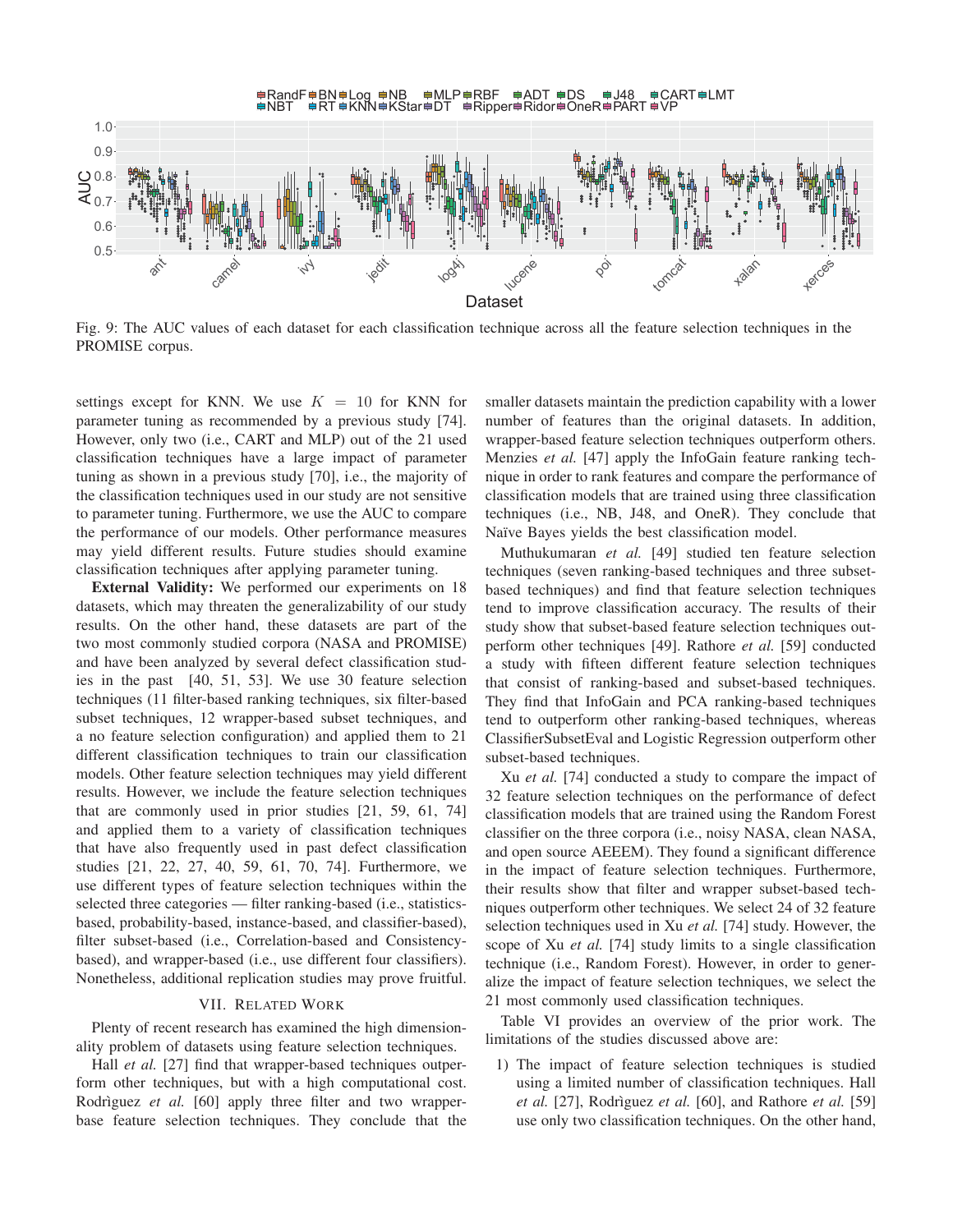| Study                                | Corpus used                               | <b>Classification Techniques</b>                 | <b>Feature Selection Techniques</b> | <b>Feature Selection type</b>       | <b>Main Findings</b>                                                                |
|--------------------------------------|-------------------------------------------|--------------------------------------------------|-------------------------------------|-------------------------------------|-------------------------------------------------------------------------------------|
|                                      |                                           |                                                  |                                     |                                     |                                                                                     |
|                                      | Corpus: UCI repository [41]               | No. of techniques: 2                             |                                     | Filter feature ranking: 3           |                                                                                     |
| Hall et al. [27]                     | No. of datasets: 19                       | Techniques: C4.5 and NB                          | No. of techniques: 6                | Filter feature subset: 2            | Yes, there is an impact. Wrapper-based subset techniques outperform others.         |
|                                      |                                           |                                                  |                                     | Wrapper Subset: 1                   |                                                                                     |
|                                      | Corpus: PROMISE [66]                      | No. of techniques: 2                             |                                     | Filter feature ranking: 0           | Yes, there is an impact. Wrapper-based subset techniques outperform                 |
| Rodr $\{i\}$ guez <i>et al.</i> [60] | No. of datasets: 5                        | Techniques: C4.5 and NB                          | No. of techniques: 5                | Filter feature subset:              | others but it is more computationally expensive.                                    |
|                                      |                                           |                                                  |                                     | Wrapper Subset: 2                   |                                                                                     |
|                                      | Corpus: NASA [65]                         | No. of techniques: 3                             |                                     | Filter feature ranking: 7           |                                                                                     |
| Muthukumaran et al. [49]             | No. of datasets: 11                       | Techniques: NB, RandF, and Log                   | No. of techniques: 10               | Filter feature subset: 2            | Yes, there is an impact. Filter feature subset outperforms other techniques.        |
|                                      | Corpus: AEEEM [12]                        |                                                  |                                     |                                     |                                                                                     |
|                                      | No. of datasets: 5                        |                                                  |                                     | Wrapper Subset: 1                   |                                                                                     |
|                                      | Corpus: PROMISE [1]<br>No. of datasets: 4 | No. of Techniques: 2<br>Techniques: NB and RandF | No. of techniques:15                | Filter feature ranking:             | Yes, there is an impact. Feature ranking techniques outperform<br>other techniques. |
| Rathore et al. [59]                  |                                           |                                                  |                                     | Filter feature subset: 6            |                                                                                     |
|                                      |                                           |                                                  |                                     | Wrapper Subset: 1                   |                                                                                     |
|                                      | Corpus: NASA [65]                         |                                                  |                                     | Filter feature ranking: 14          |                                                                                     |
| Xu et al. [74]                       | No. of datasets: 11                       | No. of Techniques: 1                             | No. of techniques:32                | Filter feature subset: 2            | Yes, there is an impact. Filter-based and wrapper-based                             |
|                                      | Corpus: AEEEM [12]                        | Techniques: RandF                                |                                     | Wrapper Subset: 12                  | feature subset evaluation methods can achieve the best performance.                 |
|                                      | No. of datasets: 5                        |                                                  |                                     | Other (Clustering-based and PCA): 4 |                                                                                     |
|                                      | Corpus: NASA [65]                         | No. of Techniques: 1                             |                                     | Filter feature ranking: 1           | Yes, there is an impact. Naive Bayes produces the best classification               |
| Menzies et al. [47]                  |                                           |                                                  | No. of techniques: 1                | Filter feature subset: 0            |                                                                                     |
|                                      | No. of datasets: 8                        | Techniques: OneR, J48, and NB                    |                                     | Wrapper Subset: 0                   | model.                                                                              |
|                                      | Corpus: NASA                              | No. of techniques: 21                            |                                     |                                     | Yes, there is an impact. Filter-based subset techniques outperform                  |
| Our study                            | No. of datasets: 8                        | Techniques: RandF, BN, Log, NB, MLP,             | No. of techniques: 29               | Filter feature ranking: 11          | other feature selection techniques across the projects and                          |
|                                      | Corpus: PROMISE                           | RBF, ADT, DS, J48, CART, LMT,                    |                                     | Filter feature subset: 6            | across the classification techniques.                                               |
|                                      | No. of datasets: 10                       | NBT, RT, KNN, Kstar, DT,                         |                                     |                                     |                                                                                     |
|                                      |                                           | Ripper, Ridor, OneR, PART, and VP                |                                     | Wrapper Subset: 12                  |                                                                                     |

TABLE VI: Comparison of our study to the previous studies

Muthukumaran *et al.* [49] use three classification techniques to study the impact of feature selection techniques, while Xu *et al.* [74] only study the impact on Random Forest. Since there are some classification techniques that outperform others [22], it is interesting to examine the impact of feature selection techniques on the performance of different classification techniques. Therefore, in this paper, we study the impact of feature selection techniques on the performance of most commonly used classification techniques in prior defect classification studies [22, 40, 70]

2) Studies conducted by Hall *et al.* [27], Rodrìguez *et al.* [60], and Rathore *et al.* [59] use only datasets from one domain. Since the characteristics of dataset in some specific domains influence the impact feature selection techniques as discussed in Section IV, it is important to evaluate the impact on different types of datasets.

Table VI shows that recent studies have concluded that feature selection techniques have an impact on the performance of defect classification models. However, the results of these studies are inconsistent with each other, since the studies were conducted under different conditions, e.g., datasets of different domains, using different classification and feature selection techniques. Hall *et al.* [27] and Rodrìguez *et al.* [60] show that wrapper-based feature subset techniques outperform filterbased feature ranking and feature subset techniques, whereas Muthukumaran *et al.* [49] show that filter-based feature subset techniques outperform filter-based feature ranking and wrapper-based techniques. On the other hand, Xu *et al.* [74] show that filter-based subset techniques and wrapper-based techniques outperform filter-based feature ranking techniques. Furthermore, Rathore *et al.* [59] show that filter-based feature ranking techniques outperform filter-based feature subset and wrapper-based techniques.

To address the inconsistency of the previous studies result, we performed a larger scale study to analyze the impact of 30 feature selection techniques (including a no feature configuration) on the performance of 21 classification techniques using 18 datasets from the NASA and PROMISE corpora.

# VIII. CONCLUSIONS

In this study, we apply 30 feature selection techniques (11 filter-based ranking techniques, six filter-based subset techniques, 12 wrapper-based subset techniques, and a no feature selection configuration) to analyze their impact on the performance of defect classification models that are trained using 21 classification techniques on the NASA and PROMISE corpora. Our results show that:

- 1) FS1(correlation-based filter-subset technique with the BestFirst search method) feature selection technique outperforms other feature selection techniques, appearing in the top Scott-Knott rank for 70%-87% of the studied datasets in the PROMISE-NASA corpus.
- 2) FS1 outperforms other feature selection techniques, appearing in the top Scott-Knott rank for 90%-100% of the studied classification techniques in the NASA-PROMISE.
- 3) The impact of feature selection techniques varies across the datasets, i.e., few feature selection techniques appear in the top Scott-Knott rank of one dataset, whereas for other datasets, there is no statistical difference among the studied feature selection techniques.
- 4) The impact of feature selection techniques also varies across the classification techniques. There is a clear statistical difference in the impact of feature selection techniques when applied to some of the studied classification techniques, whereas we find that classification techniques like CART are not sensitive to feature selection techniques, i.e., all of the feature selection techniques appear in the same statistical rank across the NASA and PROMISE corpora.

We would like to emphasize that we do not seek to claim the generalization of our results on other datasets. However, we conclude that the choice of feature selection technique (i.e., ranking-based or subset-based) has an impact on the performance classification models. FS1 outperforms other feature selection techniques across different datasets, corpora, and classification techniques. Hence, we recommend that future defect classification studies should consider applying the FS1 (correlation-based) feature selection technique.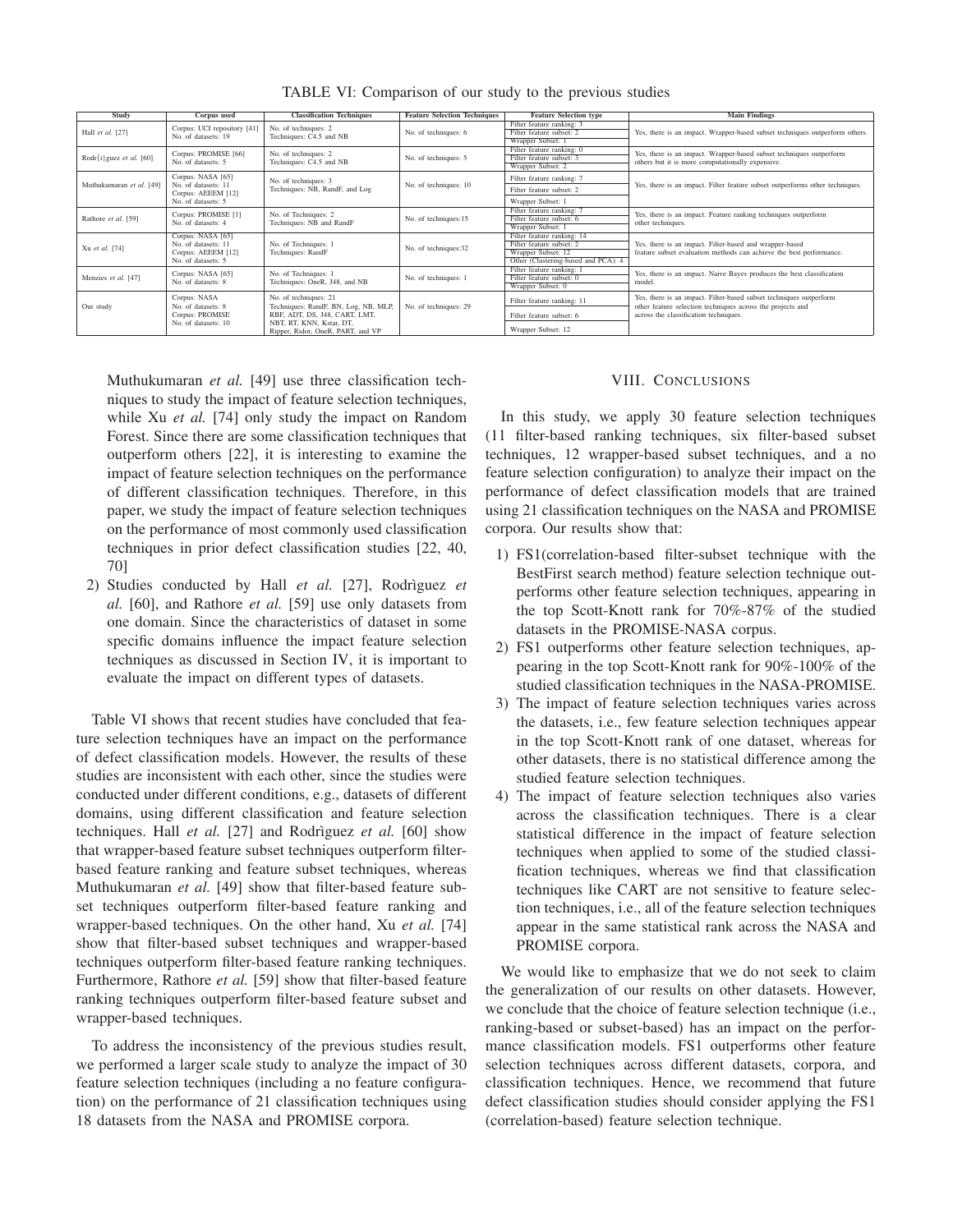#### **REFERENCES**

- [1] tera-promise repository:. http://openscience.us/repo/.
- [2] A. Ahmad and L. Dey. A feature selection technique for classificatory analysis. *Pattern Recognition Letters*, 26(1):43– 56, 2005.
- [3] G. Biau. Analysis of a random forests model. *The Journal of Machine Learning Research*, 13(1):1063–1095, 2012.
- [4] A. L. Blum and P. Langley. Selection of relevant features and examples in machine learning. *Artificial intelligence*, 97(1):245–271, 1997.
- [5] J. Brank, M. Grobelnik, N. Milic-Frayling, and D. Mladenic. Feature selection using linear support vector machines. In *Proceedings of the third international conference on data mining methods and databases for engineering, finance and other fields. Bologna, Italy*, 2002.
- [6] L. Breiman. Random forests. *Machine learning*, 45(1):5–32, 2001.
- [7] M. D. Buhmann. Radial basis functions. *Acta Numerica 2000*, 9:1–38, 2000.
- [8] T. Chai and R. R. Draxler. Root mean square error (rmse) or mean absolute error (mae)?–arguments against avoiding rmse in the literature. *Geoscientific Model Development*, 7(3):1247– 1250, 2014.
- [9] J. Cheng and R. Greiner. Comparing bayesian network classifiers. In *Proceedings of the Fifteenth conference on Uncertainty in artificial intelligence*, pages 101–108. Morgan Kaufmann Publishers Inc., 1999.
- [10] W. W. Cohen. Fast Effective Rule Induction. In *Proceedings of the International Conference on Machine Learning*, pages 115–123, 1995.
- [11] T. M. Cover and J. A. Thomas. *Elements of information theory*. John Wiley & Sons, 2012.
- [12] M. D'Ambros, M. Lanza, and R. Robbes. An extensive comparison of bug prediction approaches. In *Mining Software Repositories (MSR), 2010 7th IEEE Working Conference on*, pages 31–41. IEEE, 2010.
- [13] M. Dash and H. Liu. Consistency-based search in feature selection. *Artificial intelligence*, 151(1):155–176, 2003.
- [14] J. Davis and M. Goadrich. The relationship between precisionrecall and roc curves. In *Proceedings of the 23rd international conference on Machine learning*, pages 233–240. ACM, 2006.
- [15] T. Fawcett. An introduction to roc analysis. *Pattern recognition letters*, 27(8):861–874, 2006.
- [16] N. E. Fenton and M. Neil. A critique of software defect prediction models. *Software Engineering, IEEE Transactions on*, 25(5):675–689, 1999.
- [17] S. Fong, J. Liang, R. Wong, and M. Ghanavati. A novel feature selection by clustering coefficients of variations. In *Digital Information Management (ICDIM), 2014 Ninth International Conference on*, pages 205–213. IEEE, 2014.
- [18] S. Fong, J. Liang, and Y. Zhuang. Improving classification accuracy using fuzzy clustering coefficients of variations (fccv) feature selection algorithm. In *Computational Intelligence and Informatics (CINTI), 2014 IEEE 15th International Symposium on*, pages 147–151. IEEE, 2014.
- [19] B. R. Gaines and P. Compton. Induction of ripple-down rules applied to modeling large databases. *Journal of Intelligent Information Systems*, 5(3):211–228, 1995.
- [20] K. Gao, T. M. Khoshgoftaar, and N. Seliya. Predicting high-risk program modules by selecting the right software measurements. *Software Quality Journal*, 20(1):3–42, 2012.
- [21] K. Gao, T. M. Khoshgoftaar, H. Wang, and N. Seliya. Choosing software metrics for defect prediction: an investigation on feature selection techniques. *Software: Practice and Experience*, 41(5):579–606, 2011.
- [22] B. Ghotra, S. McIntosh, and A. E. Hassan. Revisiting the

impact of classification techniques on the performance of defect prediction models. In *Proceedings of the 37th International Conference on Software Engineering-Volume 1*, pages 789–800. IEEE Press, 2015.

- [23] B. Goel and Y. Singh. Empirical investigation of metrics for fault prediction on object-oriented software. In *Computer and Information Science*, pages 255–265. Springer, 2008.
- [24] D. E. Goldberg. *Genetic algorithms in search, optimization and machine learning*. Addison-Wesley, 1989.
- [25] I. Guyon and A. Elisseeff. An introduction to variable and feature selection. *The Journal of Machine Learning Research*, 3:1157–1182, 2003.
- [26] I. Guyon, J. Weston, S. Barnhill, and V. Vapnik. Gene selection for cancer classification using support vector machines. *Machine learning*, 46(1-3):389–422, 2002.
- [27] M. Hall, G. Holmes, et al. Benchmarking attribute selection techniques for discrete class data mining. *Knowledge and Data Engineering, IEEE Transactions on*, 15(6):1437–1447, 2003.
- [28] M. A. Hall. *Correlation-based feature selection for machine learning*. PhD thesis, The University of Waikato, 1999.
- [29] R. C. Holte. Very simple classification rules perform well on most commonly used datasets. *Machine learning*, 11(1):63–90, 1993.
- [30] E. Jelihovschi, J. C. Faria, and I. B. Allaman. Scottknott: A package for performing the scott-knott clustering algorithm in r. *Trends in Applied and Computational Mathematics*, 15(1):003– 017, 2014.
- [31] K. Kaur, K. Minhas, N. Mehan, and N. Kakkar. Static and dynamic complexity analysis of software metrics. *World Academy of Science, Engineering and Technology*, 56:2009, 2009.
- [32] H. Khalid, M. Nagappan, E. Shihab, and A. E. Hassan. Prioritizing the devices to test your app on: a case study of android game apps. In *Proceedings of the 22nd ACM SIGSOFT International Symposium on Foundations of Software Engineering*, pages 610–620. ACM, 2014.
- [33] Y. Khan and O. Khararah. A systematic review on the relationships between mood/qmood metrics and external software quality attributes. Technical report, Technical report, Department of Information and Computer Science, King Fahd University of Petroleum and Minerals, Dhahran, Saudi Arabia, 2014.
- [34] T. M. Khoshgoftaar, M. Golawala, and J. V. Hulse. An empirical study of learning from imbalanced data using random forest. In *Tools with Artificial Intelligence, 2007. ICTAI 2007. 19th IEEE International Conference on*, volume 2, pages 310–317. IEEE, 2007.
- [35] I. Kononenko. Estimating attributes: analysis and extensions of relief. In *European conference on machine learning*, pages 171–182. Springer, 1994.
- [36] A. G. Koru, D. Zhang, K. El Emam, and H. Liu. An investigation into the functional form of the size-defect relationship for software modules. *IEEE Transactions on Software Engineering*, 35(2):293–304, 2009.
- [37] S. Kotsiantis, K. Patriarcheas, and M. Xenos. A combinational incremental ensemble of classifiers as a technique for predicting students' performance in distance education. *Knowledge-Based Systems*, 23(6):529–535, 2010.
- [38] N. Landwehr, M. Hall, and E. Frank. Logistic model trees. *Machine Learning*, 59(1-2):161–205, 2005.
- [39] B. Lemon. *The Effect of Locality Based Learning on Software Defect Prediction*. PhD thesis, West Virginia University, 2010.
- [40] S. Lessmann, B. Baesens, C. Mues, and S. Pietsch. Benchmarking classification models for software defect prediction: A proposed framework and novel findings. *IEEE Transactions on Software Engineering*, 34(4):485–496, 2008.
- [41] M. Lichman. UCI machine learning repository, 2013.
- [42] H. Liu and H. Motoda. *Feature Extraction, Construction and Selection: A Data Mining Perspective*, volume 453. Springer